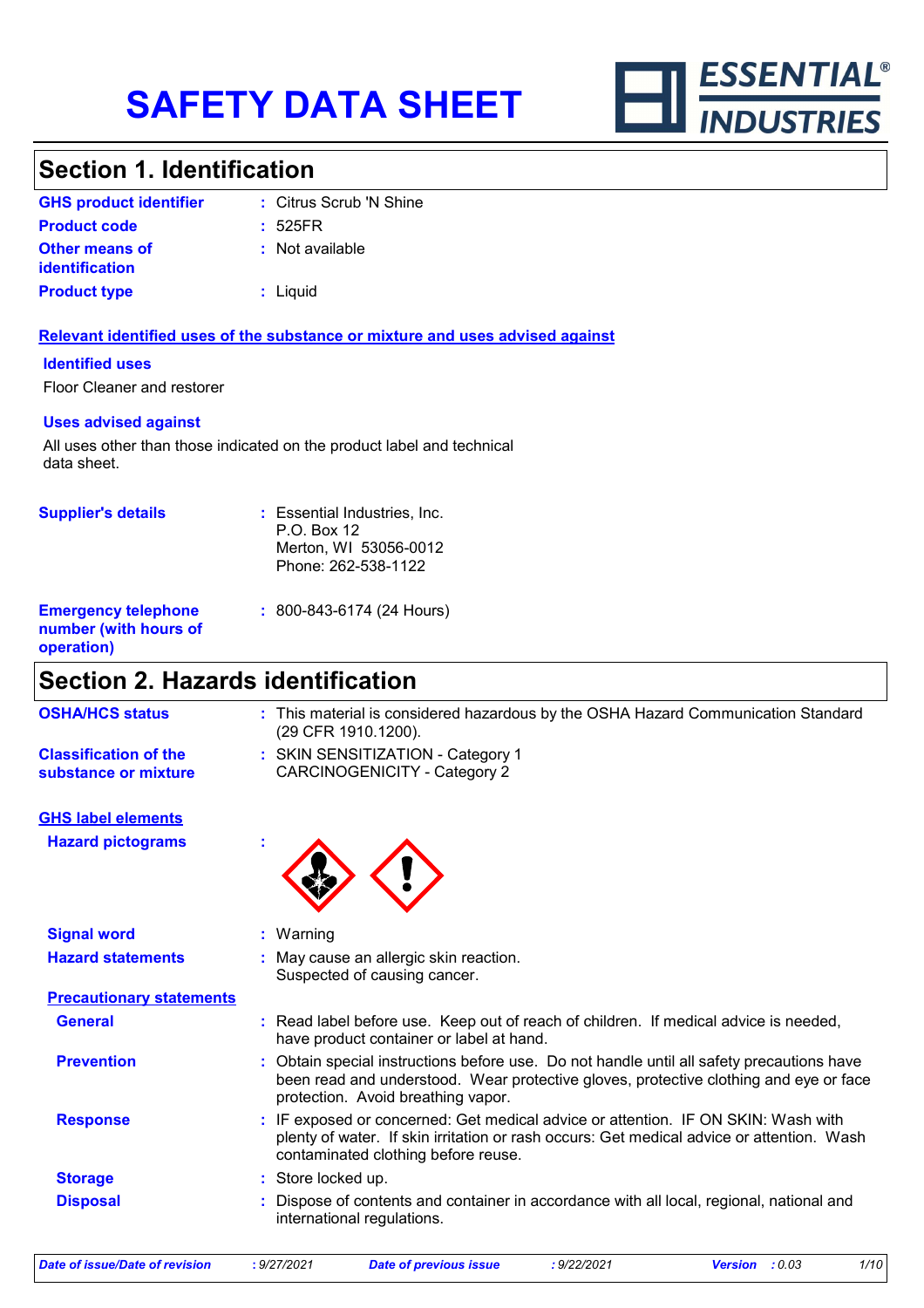# **Section 2. Hazards identification**

**Hazards not otherwise classified :** None known.

### **Section 3. Composition/information on ingredients**

**Substance/mixture :**

: Mixture

| <b>Ingredient name</b>                       | $\bullet$<br>70 | <b>CAS number</b>      |
|----------------------------------------------|-----------------|------------------------|
| Coconut oil diethanolamide<br>Diethanolamine | ≤0.3            | 68603-42-9<br>111-42-2 |
|                                              |                 |                        |

Any concentration shown as a range is to protect confidentiality or is due to batch variation.

**There are no additional ingredients present which, within the current knowledge of the supplier and in the concentrations applicable, are classified as hazardous to health or the environment and hence require reporting in this section.**

**Occupational exposure limits, if available, are listed in Section 8.**

### **Section 4. First aid measures**

#### Wash out mouth with water. Remove dentures if any. Remove victim to fresh air and keep at rest in a position comfortable for breathing. If material has been swallowed and the exposed person is conscious, give small quantities of water to drink. Stop if the exposed person feels sick as vomiting may be dangerous. Do not induce vomiting unless directed to do so by medical personnel. If vomiting occurs, the head should be kept low so that vomit does not enter the lungs. Get medical attention. Never give anything by mouth to an unconscious person. If unconscious, place in recovery position and get medical attention immediately. Maintain an open airway. Loosen tight clothing such as a collar, tie, belt or waistband. **:** Immediately flush eyes with plenty of water, occasionally lifting the upper and lower eyelids. Check for and remove any contact lenses. Continue to rinse for at least 10 minutes. Get medical attention. Wash with plenty of soap and water. Remove contaminated clothing and shoes. Wash **:** contaminated clothing thoroughly with water before removing it, or wear gloves. Continue to rinse for at least 10 minutes. Get medical attention. In the event of any complaints or symptoms, avoid further exposure. Wash clothing before reuse. Clean shoes thoroughly before reuse. Remove victim to fresh air and keep at rest in a position comfortable for breathing. If **:** not breathing, if breathing is irregular or if respiratory arrest occurs, provide artificial respiration or oxygen by trained personnel. It may be dangerous to the person providing aid to give mouth-to-mouth resuscitation. Get medical attention. If unconscious, place in recovery position and get medical attention immediately. Maintain an open airway. Loosen tight clothing such as a collar, tie, belt or waistband. **Eye contact Skin contact Inhalation Ingestion : Description of necessary first aid measures**

#### **Most important symptoms/effects, acute and delayed**

| Date of issue/Date of revision        | : 9/27/2021           | <b>Date of previous issue</b>                       | : 9/22/2021 | <b>Version</b> : 0.03 | 2/10 |
|---------------------------------------|-----------------------|-----------------------------------------------------|-------------|-----------------------|------|
| <b>Ingestion</b>                      | : No specific data.   |                                                     |             |                       |      |
| <b>Skin contact</b>                   | irritation<br>redness | : Adverse symptoms may include the following:       |             |                       |      |
| <b>Inhalation</b>                     | : No specific data.   |                                                     |             |                       |      |
| <b>Eye contact</b>                    | : No specific data.   |                                                     |             |                       |      |
| <b>Over-exposure signs/symptoms</b>   |                       |                                                     |             |                       |      |
| <b>Ingestion</b>                      |                       | : No known significant effects or critical hazards. |             |                       |      |
| <b>Skin contact</b>                   |                       | : May cause an allergic skin reaction.              |             |                       |      |
| <b>Inhalation</b>                     |                       | : No known significant effects or critical hazards. |             |                       |      |
| <b>Eye contact</b>                    |                       | : No known significant effects or critical hazards. |             |                       |      |
| <b>Potential acute health effects</b> |                       |                                                     |             |                       |      |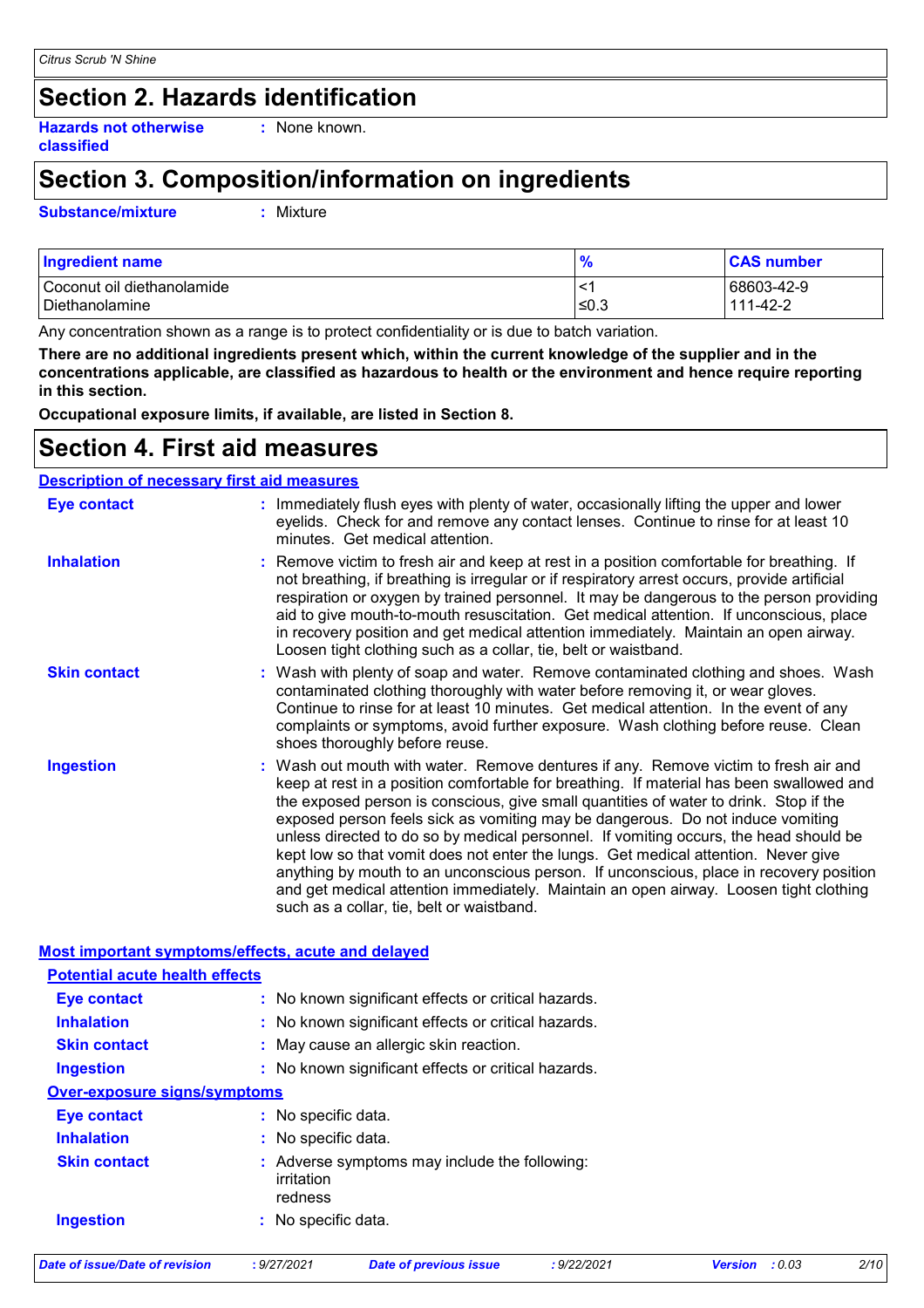# **Section 4. First aid measures**

|                                   | Indication of immediate medical attention and special treatment needed, if necessary                                                                                                                                                                                  |
|-----------------------------------|-----------------------------------------------------------------------------------------------------------------------------------------------------------------------------------------------------------------------------------------------------------------------|
| <b>Notes to physician</b>         | : Treat symptomatically. Contact poison treatment specialist immediately if large<br>quantities have been ingested or inhaled.                                                                                                                                        |
| <b>Specific treatments</b>        | : No specific treatment.                                                                                                                                                                                                                                              |
| <b>Protection of first-aiders</b> | : No action shall be taken involving any personal risk or without suitable training. It may<br>be dangerous to the person providing aid to give mouth-to-mouth resuscitation. Wash<br>contaminated clothing thoroughly with water before removing it, or wear gloves. |

**See toxicological information (Section 11)**

### **Section 5. Fire-fighting measures**

| <b>Extinguishing media</b>                               |                                                                                                                                                                                                     |
|----------------------------------------------------------|-----------------------------------------------------------------------------------------------------------------------------------------------------------------------------------------------------|
| <b>Suitable extinguishing</b><br>media                   | : Use an extinguishing agent suitable for the surrounding fire.                                                                                                                                     |
| <b>Unsuitable extinguishing</b><br>media                 | : None known.                                                                                                                                                                                       |
| <b>Specific hazards arising</b><br>from the chemical     | : In a fire or if heated, a pressure increase will occur and the container may burst.                                                                                                               |
| <b>Hazardous thermal</b><br>decomposition products       | : No specific data.                                                                                                                                                                                 |
| <b>Special protective actions</b><br>for fire-fighters   | : Promptly isolate the scene by removing all persons from the vicinity of the incident if<br>there is a fire. No action shall be taken involving any personal risk or without suitable<br>training. |
| <b>Special protective</b><br>equipment for fire-fighters | : Fire-fighters should wear appropriate protective equipment and self-contained breathing<br>apparatus (SCBA) with a full face-piece operated in positive pressure mode.                            |

### **Section 6. Accidental release measures**

|                                  | Personal precautions, protective equipment and emergency procedures                                                                                                                                                                                                                                                                                                                                              |
|----------------------------------|------------------------------------------------------------------------------------------------------------------------------------------------------------------------------------------------------------------------------------------------------------------------------------------------------------------------------------------------------------------------------------------------------------------|
| For non-emergency<br>personnel   | : No action shall be taken involving any personal risk or without suitable training.<br>Evacuate surrounding areas. Keep unnecessary and unprotected personnel from<br>entering. Do not touch or walk through spilled material. Avoid breathing vapor or mist.<br>Provide adequate ventilation. Wear appropriate respirator when ventilation is<br>inadequate. Put on appropriate personal protective equipment. |
| For emergency responders         | : If specialized clothing is required to deal with the spillage, take note of any information in<br>Section 8 on suitable and unsuitable materials. See also the information in "For non-<br>emergency personnel".                                                                                                                                                                                               |
| <b>Environmental precautions</b> | : Avoid dispersal of spilled material and runoff and contact with soil, waterways, drains<br>and sewers. Inform the relevant authorities if the product has caused environmental<br>pollution (sewers, waterways, soil or air).                                                                                                                                                                                  |

#### **Methods and materials for containment and cleaning up**

Stop leak if without risk. Move containers from spill area. Dilute with water and mop up if water-soluble. Alternatively, or if water-insoluble, absorb with an inert dry material and place in an appropriate waste disposal container. Dispose of via a licensed waste disposal contractor. **Small spill :**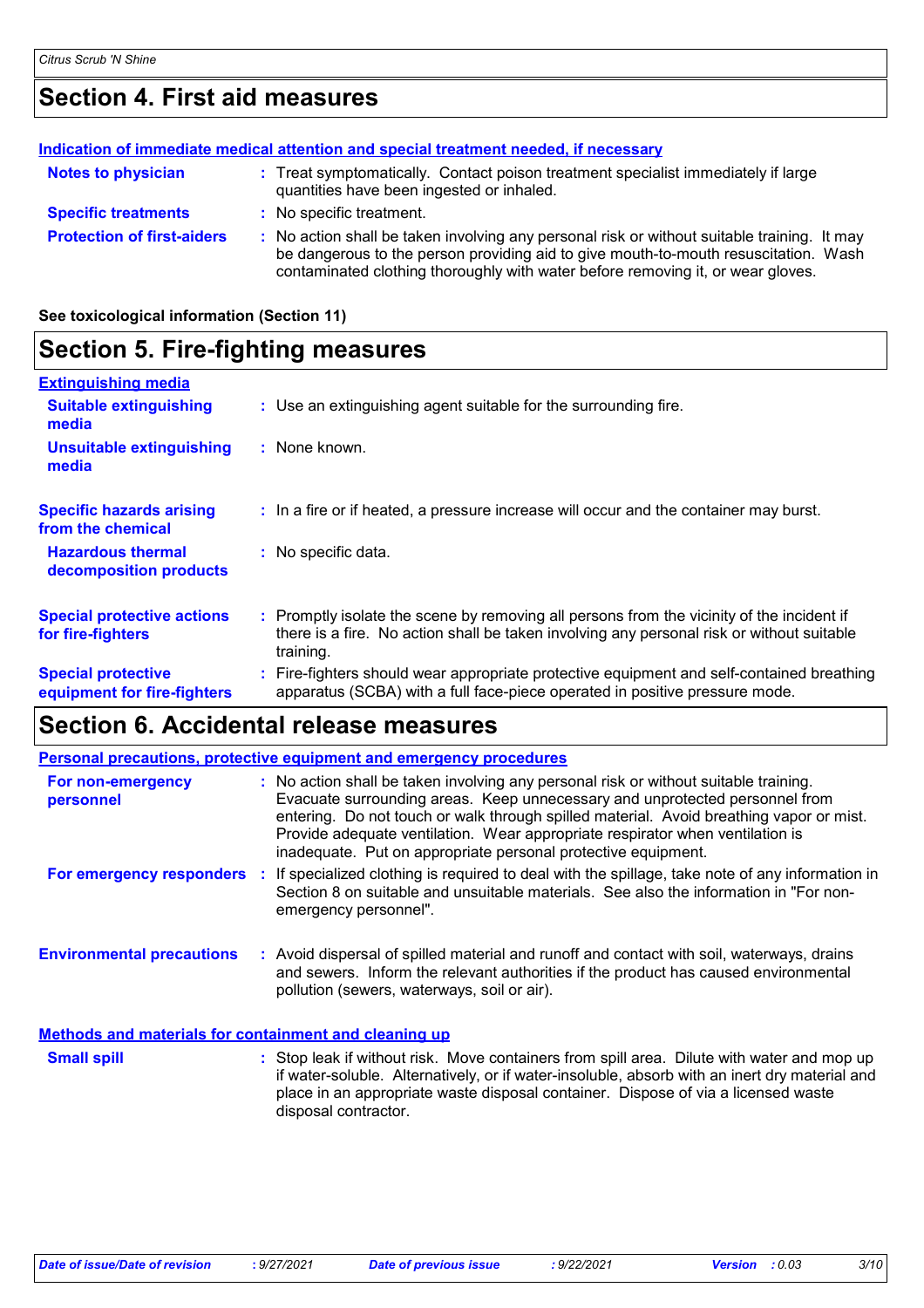# **Section 6. Accidental release measures**

| <b>Large spill</b> | : Stop leak if without risk. Move containers from spill area. Approach release from<br>upwind. Prevent entry into sewers, water courses, basements or confined areas. Wash |
|--------------------|----------------------------------------------------------------------------------------------------------------------------------------------------------------------------|
|                    | spillages into an effluent treatment plant or proceed as follows. Contain and collect                                                                                      |
|                    | spillage with non-combustible, absorbent material e.g. sand, earth, vermiculite or                                                                                         |
|                    | diatomaceous earth and place in container for disposal according to local regulations                                                                                      |
|                    | (see Section 13). Dispose of via a licensed waste disposal contractor. Contaminated                                                                                        |
|                    | absorbent material may pose the same hazard as the spilled product. Note: see                                                                                              |
|                    | Section 1 for emergency contact information and Section 13 for waste disposal.                                                                                             |

# **Section 7. Handling and storage**

| <b>Precautions for safe handling</b>                                             |                                                                                                                                                                                                                                                                                                                                                                                                                                                                                                                                                                                                                                                                                                                                                                                                            |
|----------------------------------------------------------------------------------|------------------------------------------------------------------------------------------------------------------------------------------------------------------------------------------------------------------------------------------------------------------------------------------------------------------------------------------------------------------------------------------------------------------------------------------------------------------------------------------------------------------------------------------------------------------------------------------------------------------------------------------------------------------------------------------------------------------------------------------------------------------------------------------------------------|
| <b>Protective measures</b>                                                       | Put on appropriate personal protective equipment (see Section 8). Persons with a<br>history of skin sensitization problems should not be employed in any process in which<br>this product is used. Avoid exposure - obtain special instructions before use. Do not<br>handle until all safety precautions have been read and understood. Do not get in eyes<br>or on skin or clothing. Do not ingest. Avoid breathing vapor or mist. If during normal<br>use the material presents a respiratory hazard, use only with adequate ventilation or<br>wear appropriate respirator. Keep in the original container or an approved alternative<br>made from a compatible material, kept tightly closed when not in use. Empty containers<br>retain product residue and can be hazardous. Do not reuse container. |
| <b>Advice on general</b><br>occupational hygiene                                 | Eating, drinking and smoking should be prohibited in areas where this material is<br>handled, stored and processed. Workers should wash hands and face before eating,<br>drinking and smoking. Remove contaminated clothing and protective equipment before<br>entering eating areas. See also Section 8 for additional information on hygiene<br>measures.                                                                                                                                                                                                                                                                                                                                                                                                                                                |
| <b>Conditions for safe storage,</b><br>including any<br><b>incompatibilities</b> | Store in accordance with local regulations. Store in original container protected from<br>direct sunlight in a dry, cool and well-ventilated area, away from incompatible materials<br>and food and drink. Store locked up. Keep container tightly closed and sealed until<br>ready for use. Containers that have been opened must be carefully resealed and kept<br>upright to prevent leakage. Do not store in unlabeled containers. Use appropriate<br>containment to avoid environmental contamination. See Section 10 for incompatible<br>materials before handling or use.                                                                                                                                                                                                                           |

# **Section 8. Exposure controls/personal protection**

### **Control parameters**

#### **Occupational exposure limits**

| <b>Ingredient name</b>                       | <b>Exposure limits</b>                                                                                                                                                                                                                                                                                                                                             |
|----------------------------------------------|--------------------------------------------------------------------------------------------------------------------------------------------------------------------------------------------------------------------------------------------------------------------------------------------------------------------------------------------------------------------|
| Coconut oil diethanolamide<br>Diethanolamine | None.<br><b>ACGIH TLV (United States, 3/2020).</b><br>Absorbed through skin.<br>TWA: 1 mg/m <sup>3</sup> 8 hours. Form: Inhalable<br>fraction and vapor<br>OSHA PEL 1989 (United States, 3/1989).<br>TWA: 3 ppm 8 hours.<br>TWA: $15 \text{ mg/m}^3$ 8 hours.<br>NIOSH REL (United States, 10/2016).<br>TWA: 3 ppm 10 hours.<br>TWA: $15 \text{ mg/m}^3$ 10 hours. |

| <b>Appropriate engineering</b><br><b>controls</b> | : If user operations generate dust, fumes, gas, vapor or mist, use process enclosures,<br>local exhaust ventilation or other engineering controls to keep worker exposure to<br>airborne contaminants below any recommended or statutory limits.                                                                                |
|---------------------------------------------------|---------------------------------------------------------------------------------------------------------------------------------------------------------------------------------------------------------------------------------------------------------------------------------------------------------------------------------|
| <b>Environmental exposure</b><br><b>controls</b>  | : Emissions from ventilation or work process equipment should be checked to ensure<br>they comply with the requirements of environmental protection legislation. In some<br>cases, fume scrubbers, filters or engineering modifications to the process equipment<br>will be necessary to reduce emissions to acceptable levels. |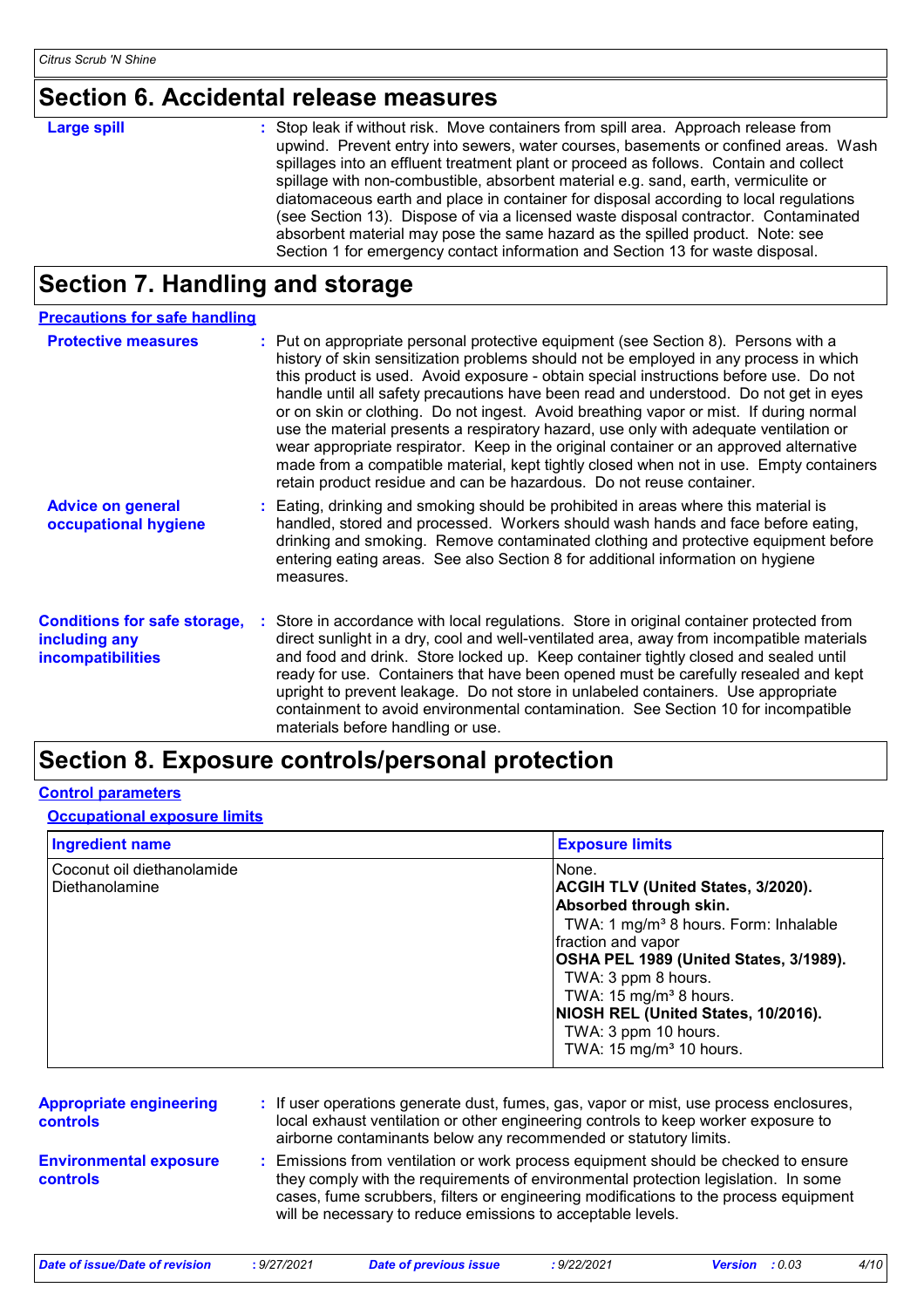# **Section 8. Exposure controls/personal protection**

| <b>Individual protection measures</b> |                                                                                                                                                                                                                                                                                                                                                                                                                                                                                                                                                                                                                        |
|---------------------------------------|------------------------------------------------------------------------------------------------------------------------------------------------------------------------------------------------------------------------------------------------------------------------------------------------------------------------------------------------------------------------------------------------------------------------------------------------------------------------------------------------------------------------------------------------------------------------------------------------------------------------|
| <b>Hygiene measures</b>               | : Wash hands, forearms and face thoroughly after handling chemical products, before<br>eating, smoking and using the lavatory and at the end of the working period.<br>Appropriate techniques should be used to remove potentially contaminated clothing.<br>Contaminated work clothing should not be allowed out of the workplace. Wash<br>contaminated clothing before reusing. Ensure that eyewash stations and safety<br>showers are close to the workstation location.                                                                                                                                            |
| <b>Eye/face protection</b>            | : Safety eyewear complying with an approved standard should be used when a risk<br>assessment indicates this is necessary to avoid exposure to liquid splashes, mists,<br>gases or dusts. If contact is possible, the following protection should be worn, unless<br>the assessment indicates a higher degree of protection: safety glasses with side-<br>shields.                                                                                                                                                                                                                                                     |
| <b>Skin protection</b>                |                                                                                                                                                                                                                                                                                                                                                                                                                                                                                                                                                                                                                        |
| <b>Hand protection</b>                | : Chemical-resistant, impervious gloves complying with an approved standard should be<br>worn at all times when handling chemical products if a risk assessment indicates this is<br>necessary. Considering the parameters specified by the glove manufacturer, check<br>during use that the gloves are still retaining their protective properties. It should be<br>noted that the time to breakthrough for any glove material may be different for different<br>glove manufacturers. In the case of mixtures, consisting of several substances, the<br>protection time of the gloves cannot be accurately estimated. |
| <b>Body protection</b>                | : Personal protective equipment for the body should be selected based on the task being<br>performed and the risks involved and should be approved by a specialist before<br>handling this product.                                                                                                                                                                                                                                                                                                                                                                                                                    |
| <b>Other skin protection</b>          | : Appropriate footwear and any additional skin protection measures should be selected<br>based on the task being performed and the risks involved and should be approved by a<br>specialist before handling this product.                                                                                                                                                                                                                                                                                                                                                                                              |
| <b>Respiratory protection</b>         | : Based on the hazard and potential for exposure, select a respirator that meets the<br>appropriate standard or certification. Respirators must be used according to a<br>respiratory protection program to ensure proper fitting, training, and other important<br>aspects of use.                                                                                                                                                                                                                                                                                                                                    |

# **Section 9. Physical and chemical properties**

| <b>Appearance</b><br><b>Physical state</b>        | : Liquid                             |                                           |             |                                                                                                   |      |
|---------------------------------------------------|--------------------------------------|-------------------------------------------|-------------|---------------------------------------------------------------------------------------------------|------|
| <b>Color</b>                                      | : Light Yellow                       |                                           |             |                                                                                                   |      |
| Odor                                              | : Citrus                             |                                           |             |                                                                                                   |      |
| <b>Odor threshold</b>                             | : Not available                      |                                           |             |                                                                                                   |      |
| pH                                                | $\div$ 9.7 to 10.7                   |                                           |             |                                                                                                   |      |
| <b>Melting point</b>                              | : $0^{\circ}$ C (32 $^{\circ}$ F)    |                                           |             |                                                                                                   |      |
| <b>Boiling point</b>                              | : $100^{\circ}$ C (212 $^{\circ}$ F) |                                           |             |                                                                                                   |      |
| <b>Flash point</b>                                |                                      | conditions listed in DOT 173.120(3).]     |             | : Closed cup: $>98.89^{\circ}$ C ( $>210^{\circ}$ F) [No sustained combustion under required test |      |
| <b>Evaporation rate</b>                           | : Not available                      |                                           |             |                                                                                                   |      |
| <b>Flammability (solid, gas)</b>                  | : Not available                      |                                           |             |                                                                                                   |      |
| Lower and upper explosive<br>(flammable) limits   | : Not available                      |                                           |             |                                                                                                   |      |
| <b>Vapor pressure</b>                             |                                      | $:$ <4 kPa (<30 mm Hg) [room temperature] |             |                                                                                                   |      |
| <b>Vapor density</b>                              | : <1 [Air = 1]                       |                                           |             |                                                                                                   |      |
| <b>Relative density</b>                           | $: 1$ g/cm <sup>3</sup>              |                                           |             |                                                                                                   |      |
| <b>Solubility</b>                                 | : Not available                      |                                           |             |                                                                                                   |      |
| <b>Partition coefficient: n-</b><br>octanol/water | : Not available                      |                                           |             |                                                                                                   |      |
| <b>Auto-ignition temperature</b>                  | : Not available                      |                                           |             |                                                                                                   |      |
| <b>Decomposition temperature</b>                  | : Not available                      |                                           |             |                                                                                                   |      |
| <b>Viscosity</b>                                  | : Not available                      |                                           |             |                                                                                                   |      |
| Date of issue/Date of revision                    | : 9/27/2021                          | <b>Date of previous issue</b>             | : 9/22/2021 | : 0.03<br><b>Version</b>                                                                          | 5/10 |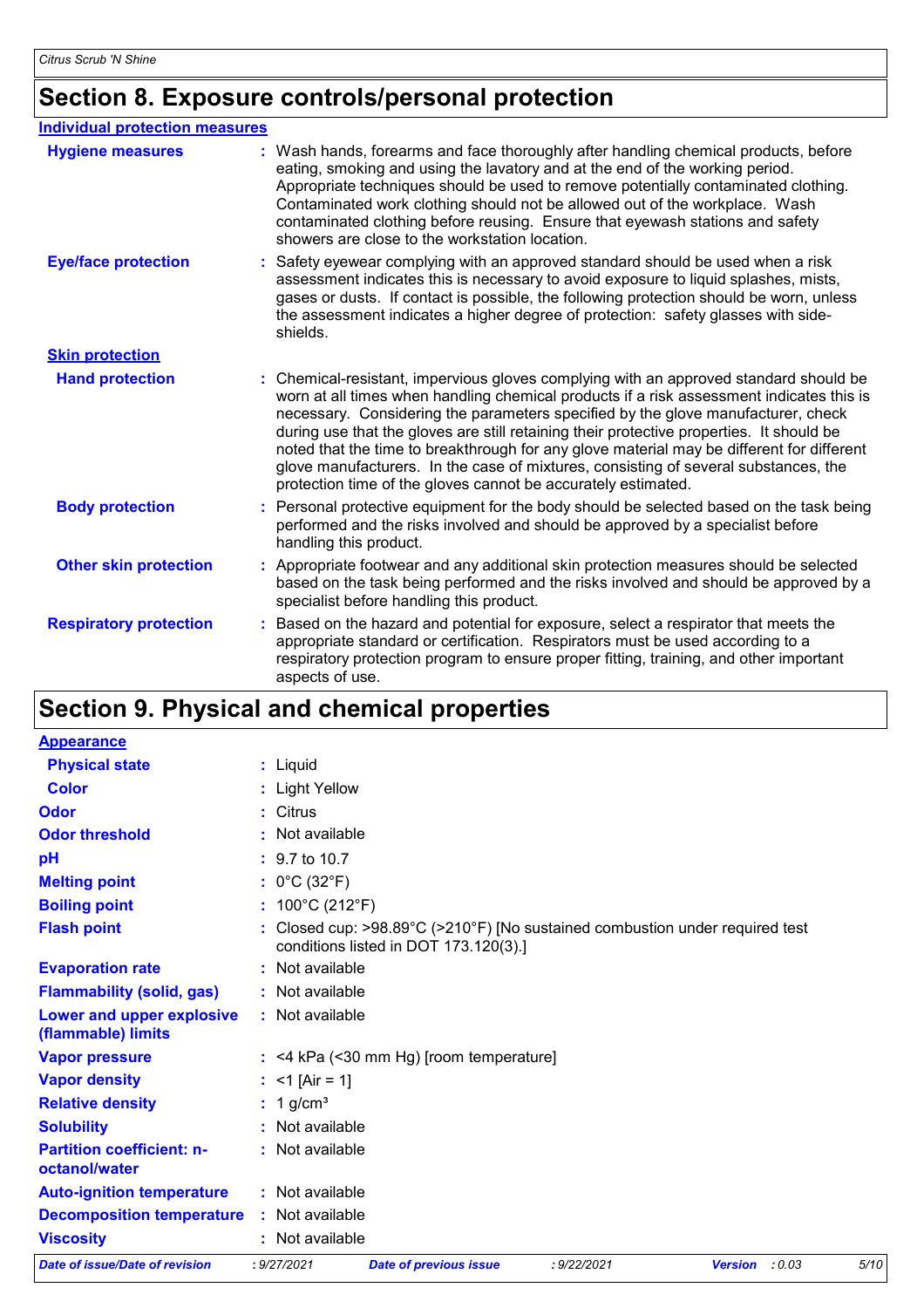# **Section 9. Physical and chemical properties**

**VOC content :** 1.4%

# **Section 10. Stability and reactivity**

| <b>Hazardous decomposition</b><br>products          | : Under normal conditions of storage and use, hazardous decomposition products should<br>not be produced. |
|-----------------------------------------------------|-----------------------------------------------------------------------------------------------------------|
| <b>Incompatible materials</b>                       | No specific data.                                                                                         |
| <b>Conditions to avoid</b>                          | : No specific data.                                                                                       |
| <b>Possibility of hazardous</b><br><b>reactions</b> | : Under normal conditions of storage and use, hazardous reactions will not occur.                         |
| <b>Chemical stability</b>                           | : The product is stable.                                                                                  |
| <b>Reactivity</b>                                   | : No specific test data related to reactivity available for this product or its ingredients.              |

### **Section 11. Toxicological information**

#### **Information on toxicological effects**

| <b>Product/ingredient name</b><br><b>Result</b> |                                                               | <b>Species</b>                 | <b>Dose</b>                                                 | <b>Exposure</b> |
|-------------------------------------------------|---------------------------------------------------------------|--------------------------------|-------------------------------------------------------------|-----------------|
| Coconut oil diethanolamide<br>I Diethanolamine  | ILD50 Dermal<br>LD50 Oral<br><b>ILD50 Dermal</b><br>LD50 Oral | Rabbit<br>Rat<br>Rabbit<br>Rat | $12200$ mg/kg<br>1600 mg/kg<br>$12200$ mg/kg<br>$710$ mg/kg |                 |

#### **Irritation/Corrosion**

| <b>Product/ingredient name</b> | <b>Result</b>            | <b>Species</b> | <b>Score</b> | <b>Exposure</b>     | <b>Observation</b>       |
|--------------------------------|--------------------------|----------------|--------------|---------------------|--------------------------|
| Coconut oil diethanolamide     | Eyes - Severe irritant   | Rabbit         |              | 100 uL              |                          |
|                                | Skin - Moderate irritant | Rabbit         |              | 300 uL              |                          |
| Diethanolamine                 | Eyes - Severe irritant   | Rabbit         |              | <b>24 hours 750</b> |                          |
|                                |                          |                |              | ug                  |                          |
|                                | Eyes - Severe irritant   | Rabbit         |              | 5500 mg             | $\overline{\phantom{a}}$ |
|                                | lSkin - Mild irritant    | l Rabbit       |              | 24 hours 500        |                          |
|                                |                          |                |              | mg                  |                          |
|                                | Skin - Mild irritant     | Rabbit         |              | 50 mg               |                          |

#### **Sensitization**

| <b>Product/ingredient name</b> | <b>Route of</b><br><b>Lexposure</b> | <b>Species</b> | Result      |
|--------------------------------|-------------------------------------|----------------|-------------|
| d-limonene                     | skin                                | Rabbit         | Sensitizing |

#### **Mutagenicity**

Not available

#### **Carcinogenicity**

Not available

#### **Classification**

| <b>Product/ingredient name</b>               | <b>OSHA</b>              | <b>IARC</b> | <b>NTP</b> |
|----------------------------------------------|--------------------------|-------------|------------|
| Coconut oil diethanolamide<br>Diethanolamine | $\overline{\phantom{0}}$ | 2B<br>2B    |            |

#### **Reproductive toxicity**

Not available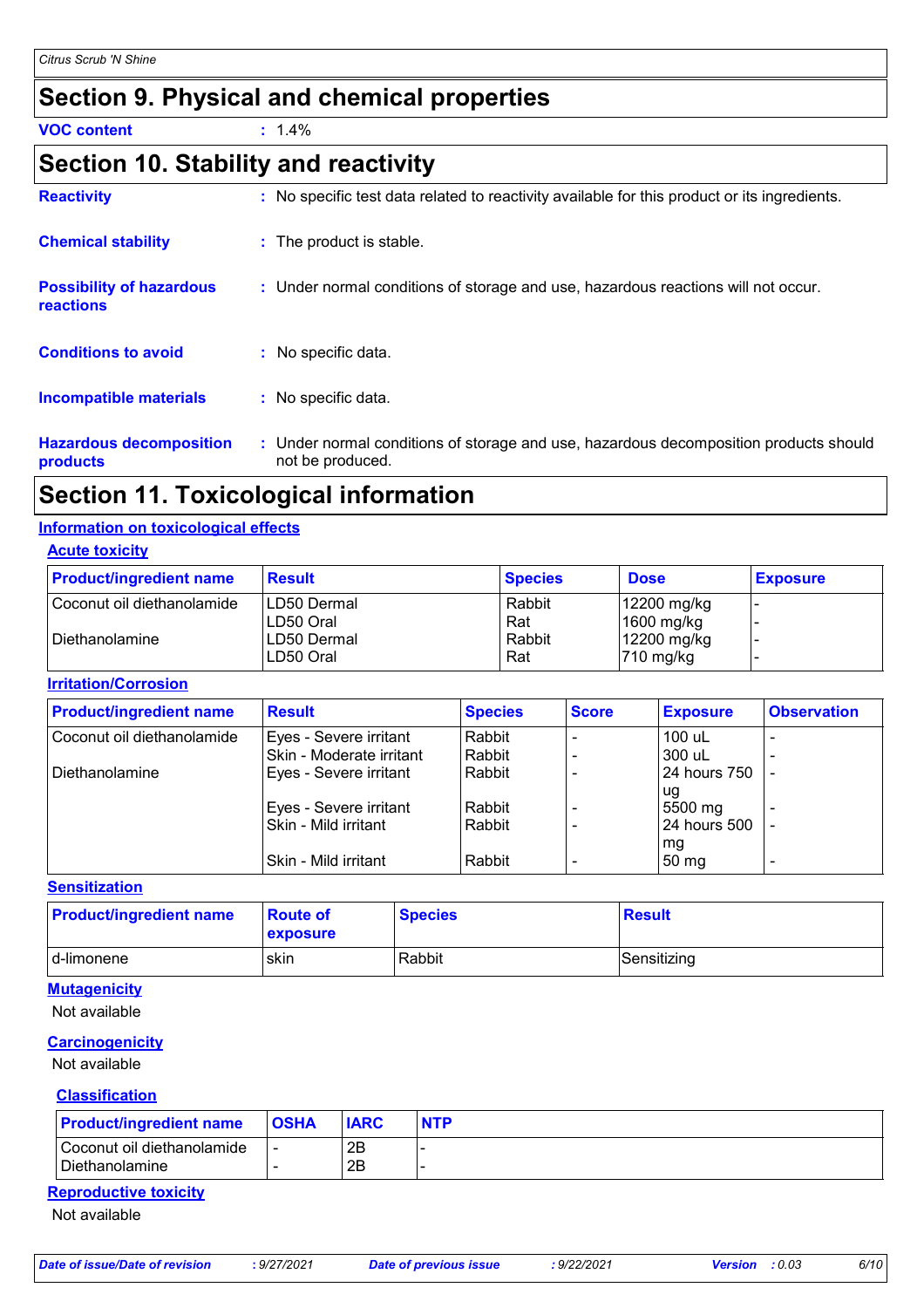## **Section 11. Toxicological information**

| <b>Teratogenicity</b><br>Not available                                     |                                                                                                          |
|----------------------------------------------------------------------------|----------------------------------------------------------------------------------------------------------|
| <b>Specific target organ toxicity (single exposure)</b><br>Not available   |                                                                                                          |
| <b>Specific target organ toxicity (repeated exposure)</b><br>Not available |                                                                                                          |
| <b>Aspiration hazard</b><br>Not available                                  |                                                                                                          |
| <b>Information on the likely</b><br>routes of exposure                     | : Not available                                                                                          |
| <b>Potential acute health effects</b>                                      |                                                                                                          |
| <b>Eye contact</b>                                                         | : No known significant effects or critical hazards.                                                      |
| <b>Inhalation</b>                                                          | : No known significant effects or critical hazards.                                                      |
| <b>Skin contact</b>                                                        | : May cause an allergic skin reaction.                                                                   |
| <b>Ingestion</b>                                                           | : No known significant effects or critical hazards.                                                      |
|                                                                            | Symptoms related to the physical, chemical and toxicological characteristics                             |
| <b>Eye contact</b>                                                         | : No specific data.                                                                                      |
| <b>Inhalation</b>                                                          | : No specific data.                                                                                      |
| <b>Skin contact</b>                                                        | : Adverse symptoms may include the following:<br>irritation<br>redness                                   |
| <b>Ingestion</b>                                                           | : No specific data.                                                                                      |
|                                                                            | Delayed and immediate effects and also chronic effects from short and long term exposure                 |
| <b>Short term exposure</b>                                                 |                                                                                                          |
| <b>Potential immediate</b><br>effects                                      | : Not available                                                                                          |
| <b>Potential delayed effects : Not available</b>                           |                                                                                                          |
| <b>Long term exposure</b>                                                  |                                                                                                          |
| <b>Potential immediate</b><br>effects                                      | : Not available                                                                                          |
| <b>Potential delayed effects</b>                                           | : Not available                                                                                          |
| <b>Potential chronic health effects</b>                                    |                                                                                                          |
| Not available                                                              |                                                                                                          |
| <b>General</b>                                                             | : Once sensitized, a severe allergic reaction may occur when subsequently exposed to<br>very low levels. |
| <b>Carcinogenicity</b>                                                     | : Suspected of causing cancer. Risk of cancer depends on duration and level of<br>exposure.              |
| <b>Mutagenicity</b>                                                        | : No known significant effects or critical hazards.                                                      |
| <b>Teratogenicity</b>                                                      | : No known significant effects or critical hazards.                                                      |
| <b>Developmental effects</b>                                               | : No known significant effects or critical hazards.                                                      |
| <b>Fertility effects</b>                                                   | : No known significant effects or critical hazards.                                                      |
| <b>Numerical measures of toxicity</b><br><b>Acute toxicity estimates</b>   |                                                                                                          |

Not available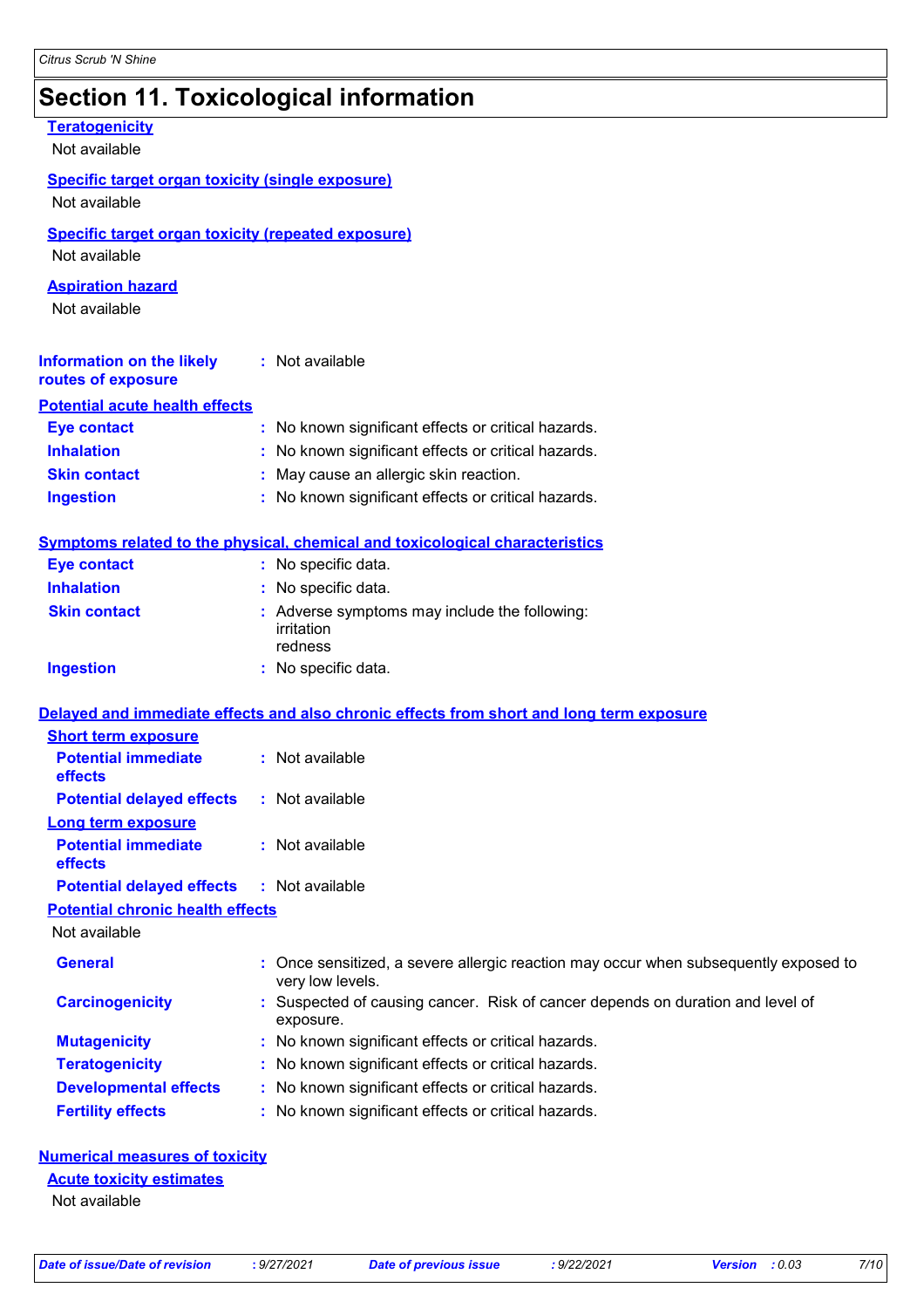# **Section 11. Toxicological information**

# **Section 12. Ecological information**

#### **Toxicity**

| <b>Product/ingredient name</b> | <b>Result</b>                                                       | <b>Species</b>                                        | <b>Exposure</b>       |
|--------------------------------|---------------------------------------------------------------------|-------------------------------------------------------|-----------------------|
| Diethanolamine                 | Acute EC50 2.1 mg/l                                                 | Algae - Pseudokirchneriella<br>subcapitata            | 4 days                |
|                                | Acute LC50 28800 µg/l Fresh water                                   | Crustaceans - Ceriodaphnia<br>dubia - Neonate         | 48 hours              |
|                                | Acute LC50 2150 µg/l Fresh water<br>Acute LC50 775 mg/l Fresh water | Daphnia - Daphnia pulex<br>Fish - Lepomis macrochirus | 148 hours<br>96 hours |

#### **Persistence and degradability**

Not available

#### **Bioaccumulative potential**

| <b>Product/ingredient name</b> | $\mathsf{LoaP}_\mathsf{ow}$ | <b>BCF</b> | <b>Potential</b> |
|--------------------------------|-----------------------------|------------|------------------|
| Diethanolamine                 | 1.43                        |            | low              |

#### **Mobility in soil**

| <b>Soil/water partition</b>    | : Not available |
|--------------------------------|-----------------|
| coefficient (K <sub>oc</sub> ) |                 |

**Other adverse effects** : No known significant effects or critical hazards.

### **Section 13. Disposal considerations**

| <b>Disposal methods</b> | : The generation of waste should be avoided or minimized wherever possible. Disposal<br>of this product, solutions and any by-products should at all times comply with the<br>requirements of environmental protection and waste disposal legislation and any<br>regional local authority requirements. Dispose of surplus and non-recyclable products<br>via a licensed waste disposal contractor. Waste should not be disposed of untreated to<br>the sewer unless fully compliant with the requirements of all authorities with jurisdiction.<br>Waste packaging should be recycled. Incineration or landfill should only be considered<br>when recycling is not feasible. This material and its container must be disposed of in a<br>safe way. Care should be taken when handling emptied containers that have not been<br>cleaned or rinsed out. Empty containers or liners may retain some product residues.<br>Avoid dispersal of spilled material and runoff and contact with soil, waterways, drains<br>and sewers. |
|-------------------------|-------------------------------------------------------------------------------------------------------------------------------------------------------------------------------------------------------------------------------------------------------------------------------------------------------------------------------------------------------------------------------------------------------------------------------------------------------------------------------------------------------------------------------------------------------------------------------------------------------------------------------------------------------------------------------------------------------------------------------------------------------------------------------------------------------------------------------------------------------------------------------------------------------------------------------------------------------------------------------------------------------------------------------|
|-------------------------|-------------------------------------------------------------------------------------------------------------------------------------------------------------------------------------------------------------------------------------------------------------------------------------------------------------------------------------------------------------------------------------------------------------------------------------------------------------------------------------------------------------------------------------------------------------------------------------------------------------------------------------------------------------------------------------------------------------------------------------------------------------------------------------------------------------------------------------------------------------------------------------------------------------------------------------------------------------------------------------------------------------------------------|

# **Section 14. Transport information**

|                                       | <b>DOT Classification</b> | <b>IMDG</b>                                  | <b>IATA</b>                      |
|---------------------------------------|---------------------------|----------------------------------------------|----------------------------------|
| <b>UN number</b>                      | Not regulated             | Not regulated                                | Not regulated                    |
| <b>UN proper</b><br>shipping name     | -                         |                                              |                                  |
| <b>Transport</b><br>hazard class(es)  |                           |                                              |                                  |
| <b>Packing group</b>                  | $\blacksquare$            |                                              |                                  |
| <b>Environmental</b><br>hazards       | No.                       | No.                                          | No.                              |
| <b>Date of issue/Date of revision</b> | : 9/27/2021               | : 9/22/2021<br><b>Date of previous issue</b> | 8/10<br><b>Version</b><br>: 0.03 |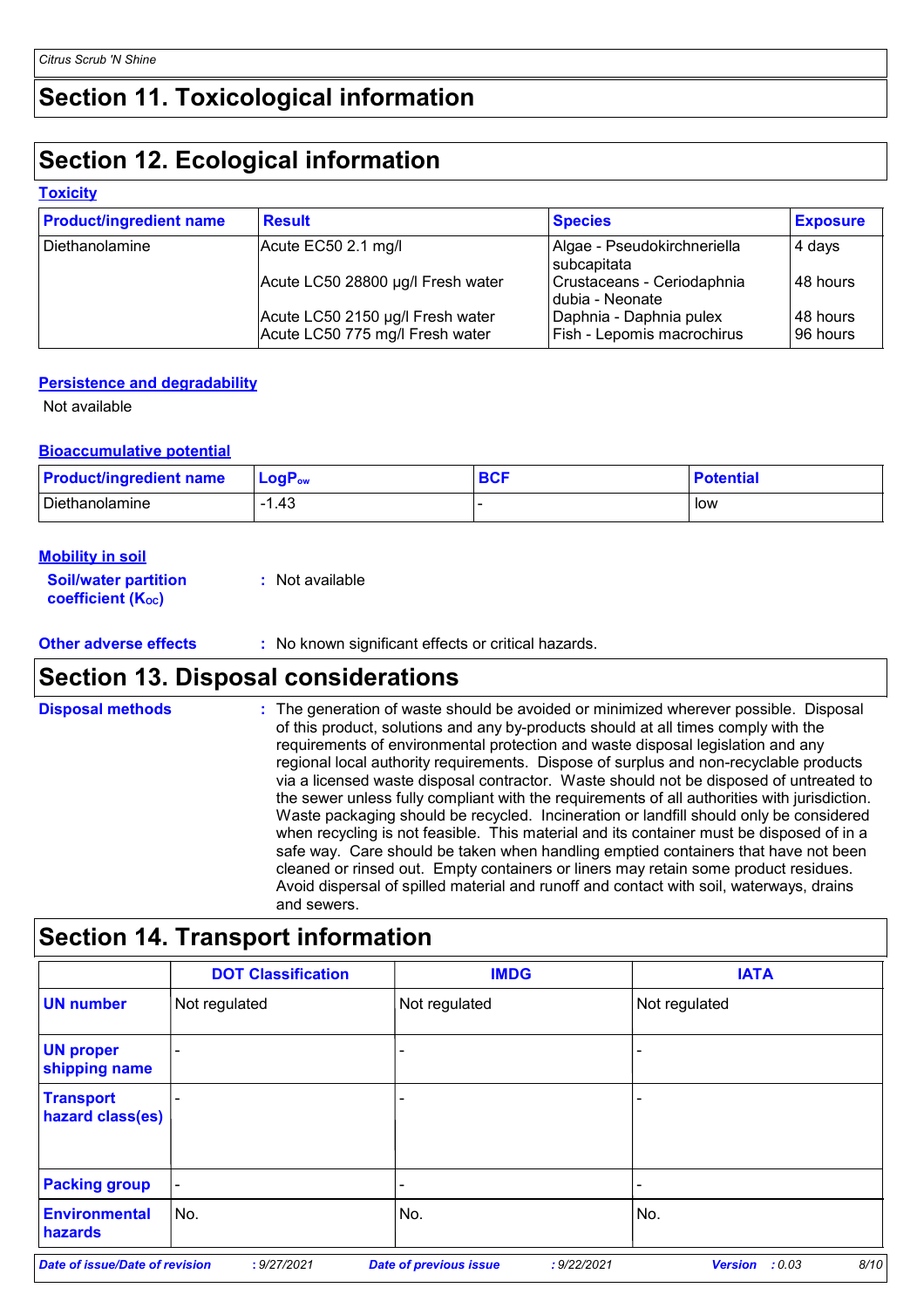## **Section 14. Transport information**

| <b>Additional information</b>                      |                                                                                                                                                                                                                                                                                                                                                                                                                                                                    |
|----------------------------------------------------|--------------------------------------------------------------------------------------------------------------------------------------------------------------------------------------------------------------------------------------------------------------------------------------------------------------------------------------------------------------------------------------------------------------------------------------------------------------------|
| <b>DOT Classification</b>                          | : Reportable quantity 37000 lbs / 16798 kg [4437.6 gal / 16798 L]. The classification of<br>the product is due solely to the presence of one or more US DOT-listed 'Hazardous<br>substances' that are subject to reportable quantity requirements and only applies to<br>shipments of packages greater than, or equal to, the product reportable quantity.<br>Package sizes less than the product reportable quantity are not regulated as hazardous<br>materials. |
|                                                    | Special precautions for user : Transport within user's premises: always transport in closed containers that are<br>upright and secure. Ensure that persons transporting the product know what to do in the<br>event of an accident or spillage.                                                                                                                                                                                                                    |
| <b>Transport in bulk according : Not available</b> |                                                                                                                                                                                                                                                                                                                                                                                                                                                                    |

**to IMO instruments**

### **Section 15. Regulatory information**

#### **U.S. Federal regulations**

| <b>Clean Air Act Section 112</b> : Listed |                                                                          |
|-------------------------------------------|--------------------------------------------------------------------------|
| (b) Hazardous Air                         |                                                                          |
| <b>Pollutants (HAPS)</b>                  |                                                                          |
| <b>SARA 311/312</b>                       |                                                                          |
| <b>Classification</b>                     | : SKIN SENSITIZATION - Category 1<br><b>CARCINOGENICITY - Category 2</b> |

#### **Composition/information on ingredients**

| <b>Classification</b>                                                                                                                                                                                                                |                                     |
|--------------------------------------------------------------------------------------------------------------------------------------------------------------------------------------------------------------------------------------|-------------------------------------|
| ACUTE TOXICITY (oral) - Category 4<br>SKIN IRRITATION - Category 2<br><b>EYE IRRITATION - Category 2A</b><br><b>CARCINOGENICITY - Category 2</b><br><b>ACUTE TOXICITY (oral) - Category 4</b><br><b>EYE IRRITATION - Category 2A</b> |                                     |
|                                                                                                                                                                                                                                      | <b>CARCINOGENICITY - Category 2</b> |

#### **California Prop. 65**

**A** WARNING: Cancer - www.P65Warnings.ca.gov.

#### **Inventory list**

| <b>CANADA INVENTORY</b><br>(DSL)            | : All components are listed or exempted. |
|---------------------------------------------|------------------------------------------|
| <b>United States inventory</b><br>(TSCA 8b) | : All components are active or exempted. |

### **Section 16. Other information**

**Hazardous Material Information System (U.S.A.)**



**Caution: HMIS® ratings are based on a 0-4 rating scale, with 0 representing minimal hazards or risks, and 4 representing significant hazards or risks. Although HMIS® ratings and the associated label are not required on SDSs or products leaving a facility under 29 CFR 1910.1200, the preparer may choose to provide them. HMIS® ratings are to be used with a fully implemented HMIS® program. HMIS® is a registered trademark and service mark of the American Coatings Association, Inc.**